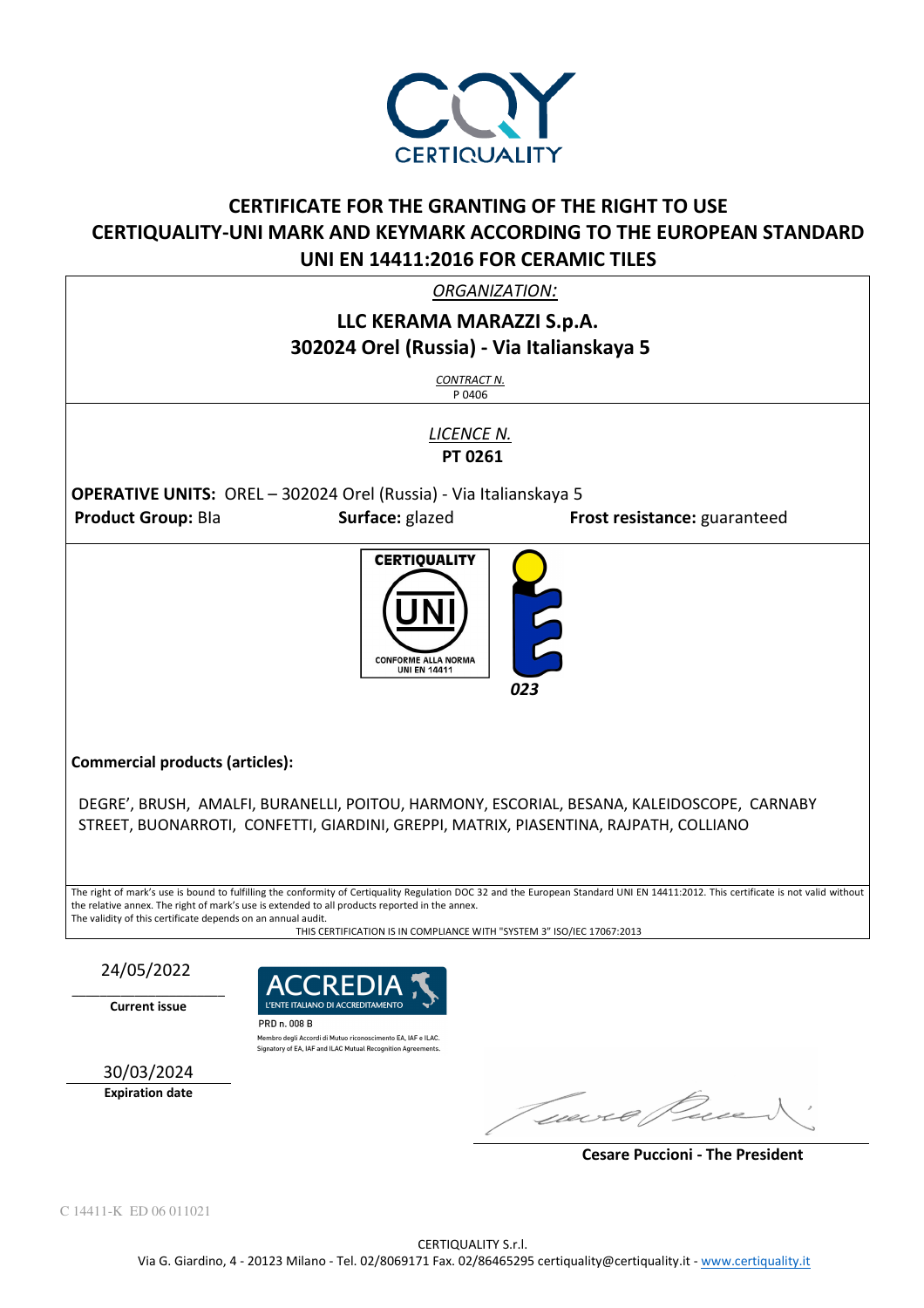

This annex is not valid without the relevant certificate. The right of mark's use is extended to all products reported in the annex.

|                         | <b>COMMERCIAL PRODUCT (ARTICLES)</b> |            |             | SIZE/CODE   |  |
|-------------------------|--------------------------------------|------------|-------------|-------------|--|
| $\mathbf{1}$            | <b>BESANA</b>                        | 50,2x50,2  |             |             |  |
|                         | $(9,5 \, mm)$                        |            |             |             |  |
|                         | Beige (matt glaze)                   | SG457500R  |             |             |  |
|                         | Grey (matt glaze)                    | SG457600R  |             |             |  |
|                         | Light grey (matt glaze)              | SG457900R  |             |             |  |
| $\overline{2}$          | <b>BUONARROTI</b>                    | 15x60 cm   | 60x60 cm    |             |  |
|                         | $(11$ mm $)$                         |            |             |             |  |
|                         | White (matt glaze)                   | SG316800R  | SG642800R   |             |  |
|                         | Dark grey (matt glaze)               | SG316900R  | SG642900R   |             |  |
| $\overline{\mathbf{3}}$ | <b>CARNABY STREET</b>                | 20x20 cm   |             |             |  |
|                         | $(8 \text{ mm})$                     |            |             |             |  |
|                         | Dark grey (matt glaze)               | SG1583N    |             |             |  |
|                         | Grey (matt glaze)                    | SG1584N    |             |             |  |
|                         | Light grey (matt glaze)              | SG1585N    |             |             |  |
|                         | Grey (matt glaze)                    | SG1588N    |             |             |  |
| 4                       | <b>DEGRE</b>                         | 9,9x9,9m   |             |             |  |
|                         | $(7 \text{ mm})$                     |            |             |             |  |
|                         | Beige (matt glaze)                   | >1298      |             |             |  |
|                         | Grey (matt glaze)                    | 1299       |             |             |  |
|                         | Dark grey (matt glaze)               | 1300       |             |             |  |
|                         | Black (matt glaze)                   | 1301       |             |             |  |
| 5                       | <b>CONFETTI</b>                      | 9,8x9,8 cm |             |             |  |
|                         | $(7 \text{ mm})$                     |            |             |             |  |
|                         | White (shiny glaze)                  | 1146HS     |             |             |  |
|                         | White (shiny glaze)                  | 1230HS     |             |             |  |
| 6                       | <b>GIARDINI</b>                      | 15x60 cm   | 60x60 cm    | 60x119,5 cm |  |
|                         | $(11 \text{ mm})$                    |            |             |             |  |
|                         | Beige light (shiny glaze)            | SG316202R  | SG642202R   | SG566202R   |  |
|                         | Beige light (shiny glaze)            |            | SG642302R   | SG566302R   |  |
|                         | Green (shiny glaze)                  |            | SG642402R   | SG566402R   |  |
| $\overline{\mathbf{z}}$ | <b>GREPPI</b>                        | 60x60 cm   | 60x119,5 cm |             |  |
|                         | $(11$ mm $)$                         |            |             |             |  |
|                         | WHITE (shiny glaze)                  | >SG642002R | SG567002R   |             |  |



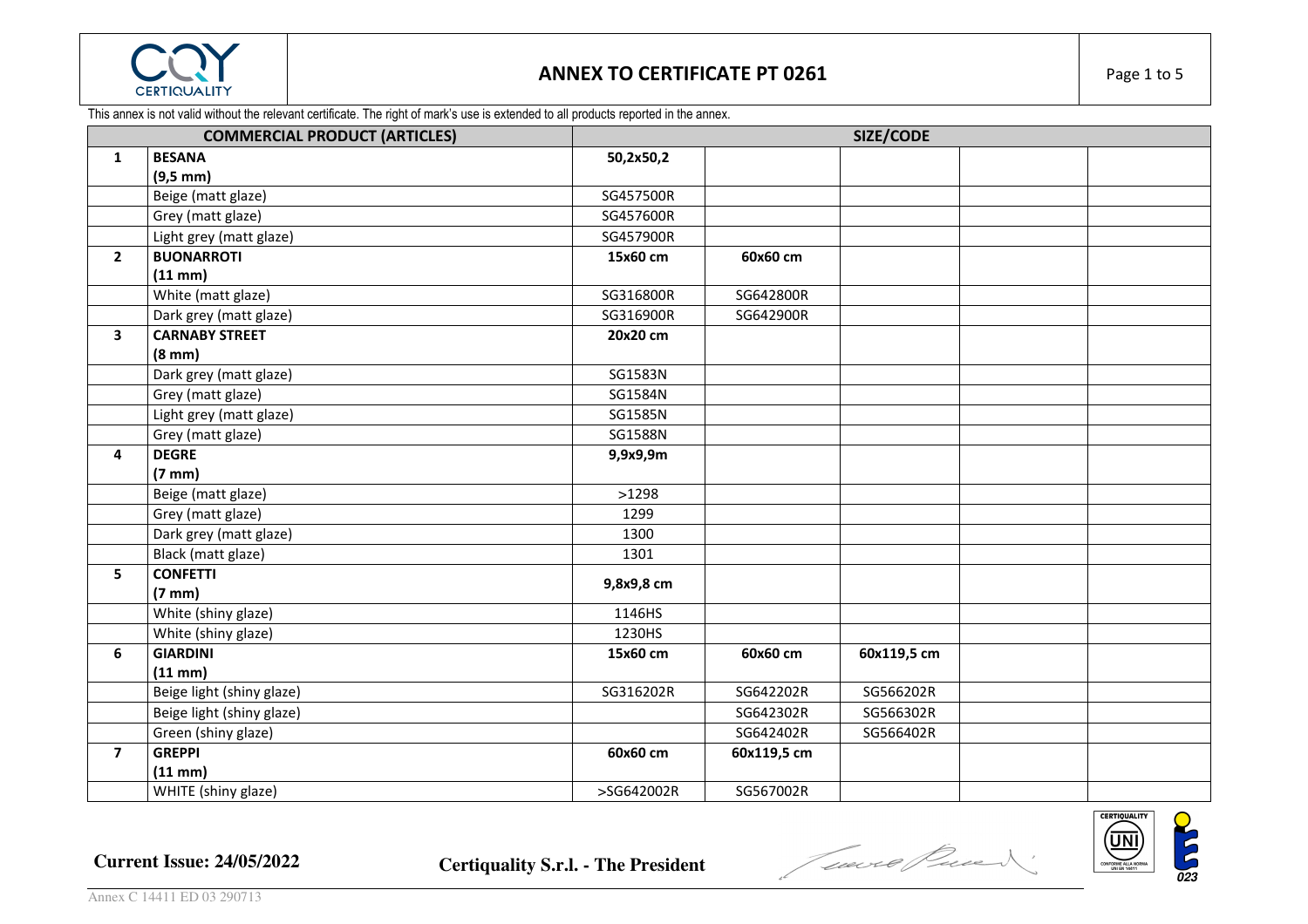

#### This annex is not valid without the relevant certificate. The right of mark's use is extended to all products reported in the annex.

|    | BLACK (shiny glaze)      | SG642102R        | SG567102R    |              |  |
|----|--------------------------|------------------|--------------|--------------|--|
| 8  | <b>BRUSH WOOD</b>        | 9,9x40,2 cm      |              |              |  |
|    | $(8 \text{ mm})$         |                  |              |              |  |
|    | Beige (matt glaze)       | SG401100N        |              |              |  |
|    | Brown (matt glaze)       | SG401200N        |              |              |  |
|    | Dark brown (matt glaze)  | >SG401300N       |              |              |  |
| 9  | <b>AMALFI</b>            | 9,9x9,9 cm       |              |              |  |
|    | $(7 \text{ mm})$         |                  |              |              |  |
|    | Light beige              | >1266            |              |              |  |
|    | Beige                    | 1269             |              |              |  |
|    | Light grey               | 1270             |              |              |  |
|    | Grey                     | 1271             |              |              |  |
|    | Brown                    | 1289             |              |              |  |
|    | Dark grey                | 1290             |              |              |  |
|    | <b>Black</b>             | 1291             |              |              |  |
| 10 | <b>RAJPATH</b>           | 30x60 cm         | 60x60 cm     | 60X119,5     |  |
|    |                          | $(9 \text{ mm})$ | $(11$ mm $)$ | $(11$ mm $)$ |  |
|    | Beige (matt glaze)       | >SG213400R       | SG614200R    | SG501200R    |  |
|    | Light brown (matt glaze) | SG213500R        | SG614400R    | SG501400R    |  |
|    | Brown (matt glaze)       | SG213800R        | SG614900R    | SG501800R    |  |
|    | Light grey (matt glaze)  | SG213700R        | SG614800R    | SG502100R    |  |
|    | Dark grey (matt glaze)   | SG213600R        | SG614600R    | SG501600R    |  |
|    | Black (matt glaze)       | >SG213900R       | SG615000R    | SG502200R    |  |
| 11 | <b>COLLIANO</b>          | 30x30 cm         |              |              |  |
|    |                          | $(8 \text{ mm})$ |              |              |  |
|    | Light beige (matt glaze) | >SG912600N       |              |              |  |
|    | Beige (matt glaze)       | SG912700N        |              |              |  |
|    | Brown (matt glaze)       | SG912800N        |              |              |  |
|    | Light grey (matt glaze)  | SG912900N        |              |              |  |
|    | Grey (matt glaze)        | >SG913000N       |              |              |  |
|    | Dark grey (matt glaze)   | SG913100N        |              |              |  |
|    | Black (matt glaze)       | SG913200N        |              |              |  |
| 12 | <b>BURANELLI</b>         | 20x23,1 cm       |              |              |  |
|    | $(7 \text{ mm})$         |                  |              |              |  |



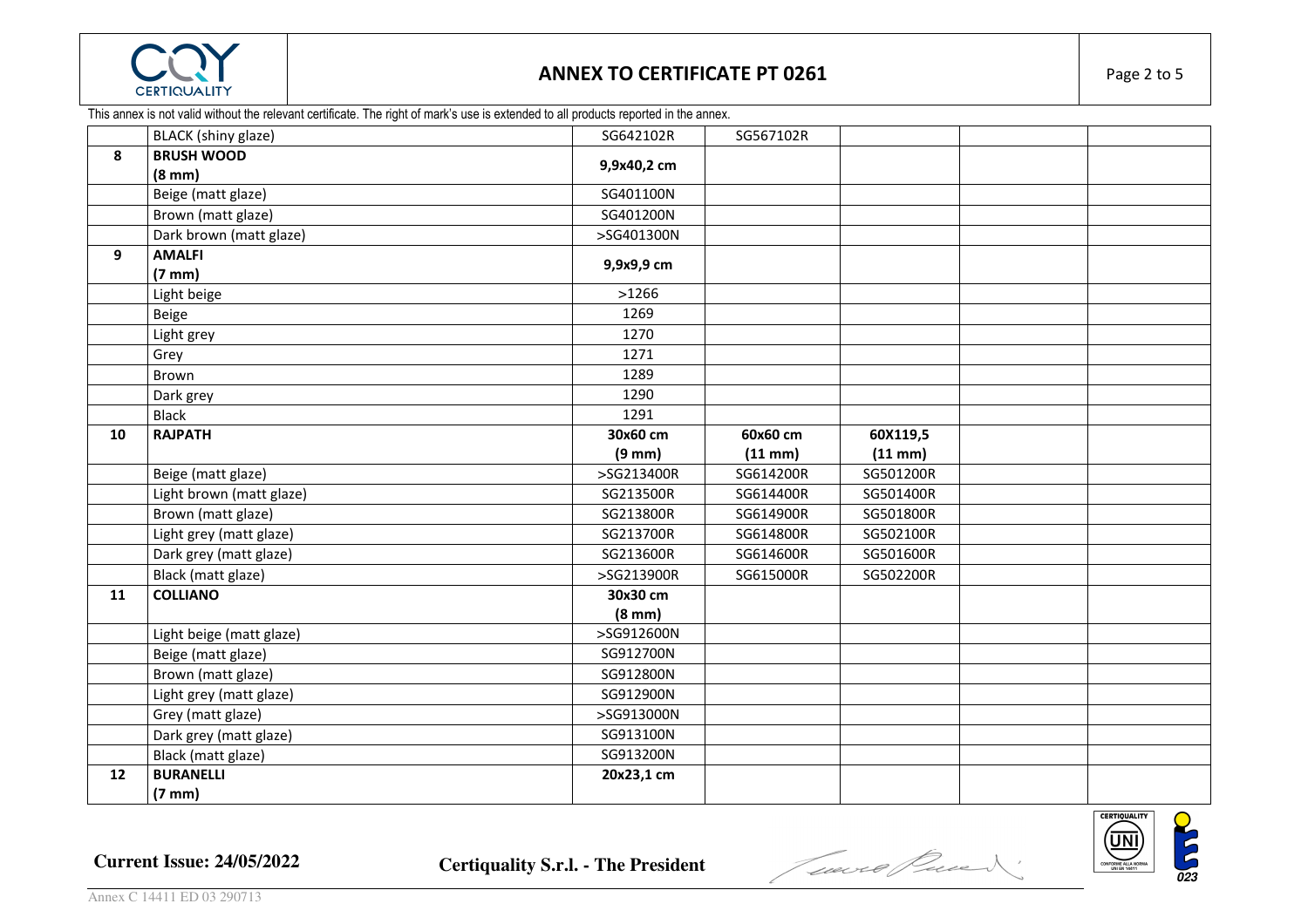

## **ANNEX TO CERTIFICATE PT 0261** Page 3 to 5

This annex is not valid without the relevant certificate. The right of mark's use is extended to all products reported in the annex.

| White (matt glaze)       | SG23000N                                                                                                                                                                                                        |                                             |                 |  |
|--------------------------|-----------------------------------------------------------------------------------------------------------------------------------------------------------------------------------------------------------------|---------------------------------------------|-----------------|--|
| Black (matt glaze)       | SG23001N                                                                                                                                                                                                        |                                             |                 |  |
| <b>HARMONY</b>           |                                                                                                                                                                                                                 |                                             |                 |  |
| $(8 \text{ mm})$         |                                                                                                                                                                                                                 |                                             |                 |  |
| Grey                     | SG917600N                                                                                                                                                                                                       |                                             |                 |  |
| Light blue               | SG924200N                                                                                                                                                                                                       |                                             |                 |  |
| Beige                    | SG924300N                                                                                                                                                                                                       |                                             |                 |  |
| Blue                     | >SG924400N                                                                                                                                                                                                      |                                             |                 |  |
| Yellow                   | SG924500N                                                                                                                                                                                                       |                                             |                 |  |
| Light green              | SG924600N                                                                                                                                                                                                       |                                             |                 |  |
| Ginger                   | SG924700N                                                                                                                                                                                                       |                                             |                 |  |
| Bright red               | SG924800N                                                                                                                                                                                                       |                                             |                 |  |
| Pink                     | SG924900N                                                                                                                                                                                                       |                                             |                 |  |
| White                    | SG917400N                                                                                                                                                                                                       |                                             |                 |  |
| <b>Black</b>             | SG917500N                                                                                                                                                                                                       |                                             |                 |  |
| <b>ESCORIAL</b>          | 40,2x40,2 cm                                                                                                                                                                                                    |                                             |                 |  |
| $(8 \text{ mm})$         |                                                                                                                                                                                                                 |                                             |                 |  |
|                          |                                                                                                                                                                                                                 |                                             |                 |  |
| Beige (matt glaze)       | SG161400R                                                                                                                                                                                                       |                                             |                 |  |
|                          | 20x20 cm                                                                                                                                                                                                        | 9,8x9,8                                     |                 |  |
|                          | $(8 \text{ mm})$                                                                                                                                                                                                |                                             |                 |  |
|                          |                                                                                                                                                                                                                 |                                             |                 |  |
|                          |                                                                                                                                                                                                                 |                                             |                 |  |
|                          | SG1592N                                                                                                                                                                                                         |                                             |                 |  |
|                          | SG1593N                                                                                                                                                                                                         |                                             |                 |  |
|                          |                                                                                                                                                                                                                 |                                             |                 |  |
| Beige light (matt glaze) |                                                                                                                                                                                                                 | 1317H                                       |                 |  |
| Grey (matt glaze)        |                                                                                                                                                                                                                 | 1320H                                       |                 |  |
| Dark grey (matt glaze)   |                                                                                                                                                                                                                 | 1321H                                       |                 |  |
| Anthracite (matt glaze)  |                                                                                                                                                                                                                 | $>1322H$                                    |                 |  |
|                          | 20x20 cm                                                                                                                                                                                                        |                                             |                 |  |
| $(8 \text{ mm})$         |                                                                                                                                                                                                                 |                                             |                 |  |
|                          | SG1582N                                                                                                                                                                                                         |                                             |                 |  |
|                          | SG1569N                                                                                                                                                                                                         |                                             |                 |  |
|                          | Grey (matt glaze)<br><b>MATRIX</b><br>Grey (matt glaze)<br>Dark grey (matt glaze)<br>Dark grey (matt glaze)<br>Beige light (matt glaze)<br>Light (matt glaze)<br><b>CARNABY STREET</b><br><b>Black</b><br>Beige | 30x30 cm<br>SG161300R<br>SG1590N<br>SG1591N | (7 cm)<br>1316H |  |

Current Issue: 24/05/2022 Certiquality S.r.l. - The President **Contract of Constanting Constant** of the Constant